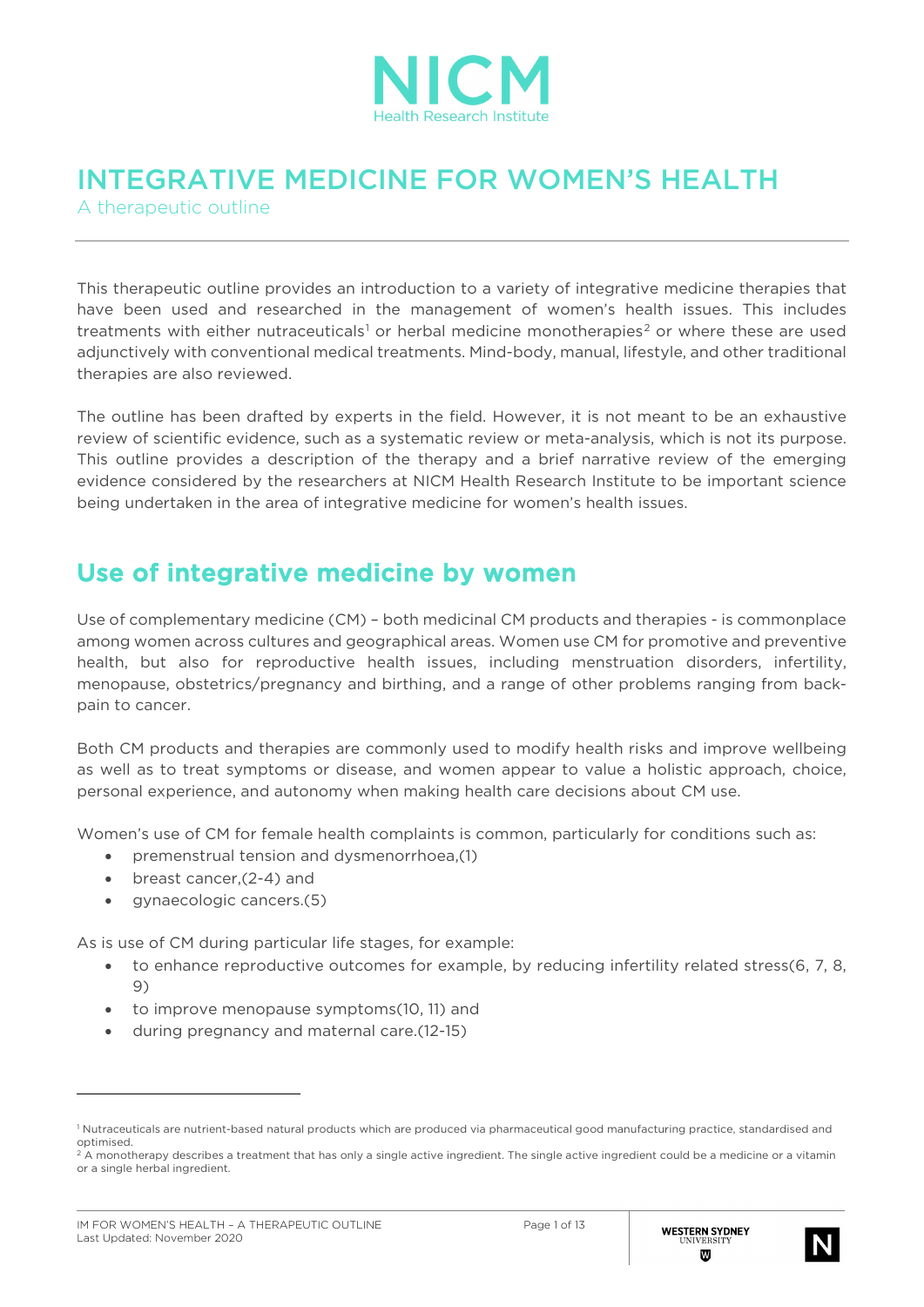## Effectiveness of integrative medicine for women's health

The outline has been drafted by experts in the field. However, it is not meant to be an exhaustive review of scientific evidence, such as a systematic review or meta-analysis, which is not its purpose. This outline provides a description of the therapy and a brief narrative review of the emerging evidence considered by the researchers at NICM Health Research Institute to be important science being undertaken in the area of integrative medicine for women's health issues.

### Premenstrual syndrome (including premenstrual dysphoric disorder[3](#page-1-0))

- *Calcium –* Systematic reviews found good-quality evidence to support use of calcium in treating premenstrual syndrome (PMS) including premenstrual dysphoric disorder, while limited evidence indicates that continuous vitamin B6 treatment is possibly effective.(16-18)
- *Vitex agnus-castus –* Vitex agnus-castus is the herb with the most evidence in support of efficacy for PMS, but poor-quality research limits the reliability of these findings.(17, 19)
	- o *Current recommendations*: A recent clinical guideline on PMS recommended that *"Women with PMS should be informed that there is conflicting evidence to support the use of some complementary medicines"* and stated that there may be benefit from calcium, Vitex, and saffron, and some benefit from reflexology, gingko, evening primrose oil, lemon balm, curcumin and wheat germ. Vitamin B6, magnesium, isoflavones and St John's wort showed mixed results, and no recommendations could be made for these treatments.(20)
- *Acupuncture* Despite high levels of methodological shortcoming in acupuncture studies, the data indicate that acupuncture and some traditional Chinese medicines may improve menstrual health.(19, 21-23)
- *Qigong, yoga, massage therapy and reflexology* Preliminary data suggests benefits with Qigong, yoga, massage therapy and reflexology in relieving PMS symptoms but more clinical research is needed to confirm their place in the management of PMS.(17, 24-28)

#### Dysmenorrhoea - also known as painful periods, or menstrual cramps, is pain during menstruation

- *Ginger (Zingiber officinale) –* The evidence suggests that *Zingiber officinale* rhizome (ginger) and/or ginger root powder may have some effect on dysmenorrhoea.(29-33)
- *Acupuncture and acupressure –* There is some evidence that acupuncture and acupressure are effective at reducing severity of menstrual pain in women experiencing dysmenorrhea or painful periods.(34-37)



<span id="page-1-0"></span><sup>&</sup>lt;sup>3</sup> Premenstrual dysphoric disorder (PMDD) is a condition in which a woman has severe depression symptoms, irritability, and tension before menstruation. The symptoms of PMDD are more severe than those seen with premenstrual syndrome.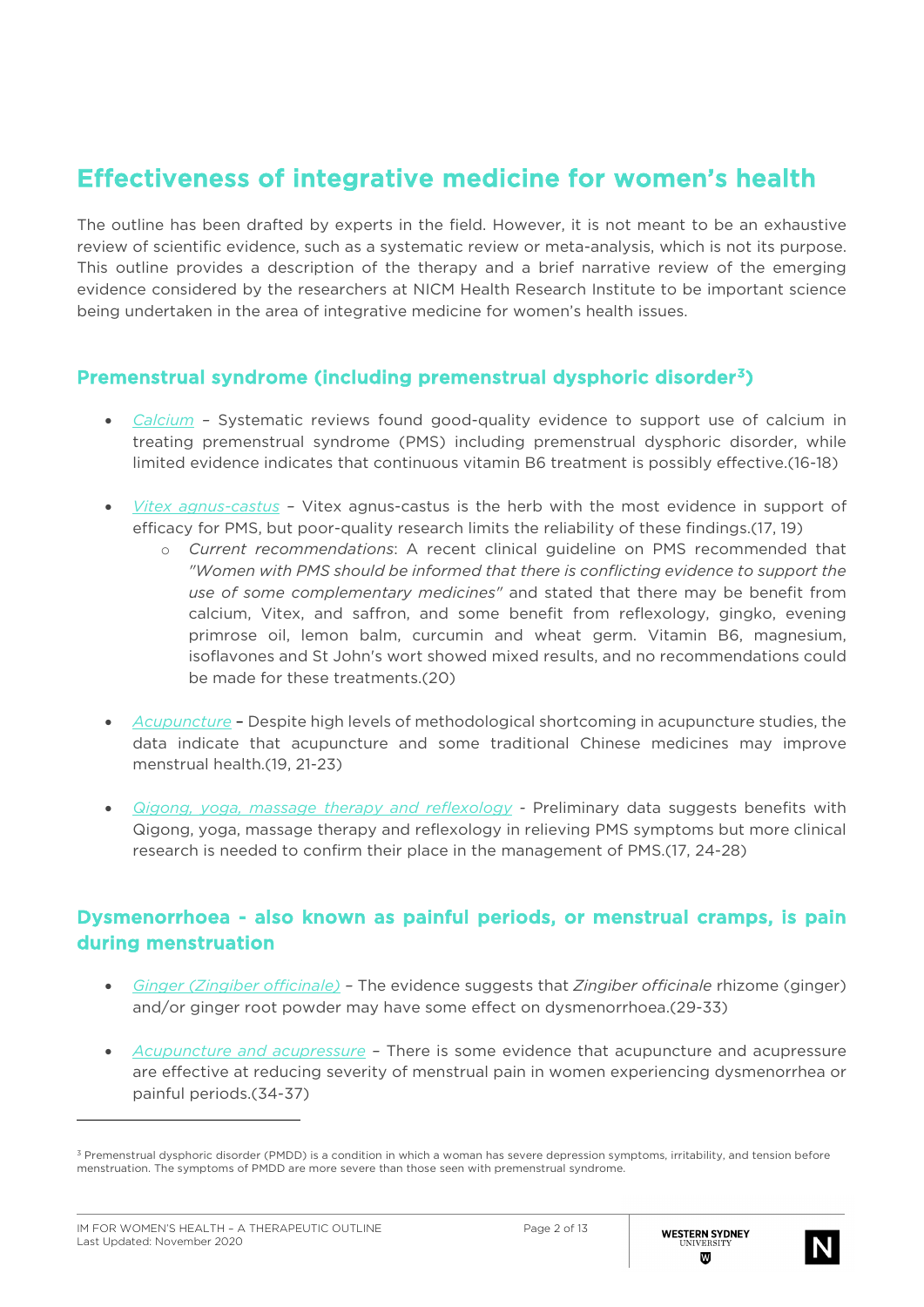• *Yoga, aromatherapy massage and mind-body practices –* Preliminary data for CM practices such as yoga, aromatherapy massage, and mind-body practices also suggest some benefit.(38-42)

At present, more robust evidence is required and further clinical research is needed to confirm the safety and efficacy of many of these therapies in the treatment of dysmenorrhoea.

#### Endometriosis

• *Acupuncture -* There is preliminary evidence from two sham-controlled trials that acupuncture may help reduce the pelvic pain caused by endometriosis.(43)

The effectiveness and safety of high-frequency transcutaneous electrical nerve stimulation (TENS), dietary supplements, and Chinese herbal medicine are not well established for pain management in women with endometriosis.(44-48)

#### Polycystic ovary syndrome (PCOS)

- *Inositol [4](#page-2-0)* Inositol may improve metabolic hormones and reduce male hormones in PCOS. A meta-analysis of 10 studies reported that inositol appears to regulate menstrual cycles, improve ovulation and induce metabolic changes in polycystic ovary syndrome; however, evidence is lacking for pregnancy, miscarriage or live birth.(49)
- *Omega-3 fish oils –* Omega-3 fish oils may have beneficial effects on insulin resistance in women with PCOS.(50)
- *A herbal formula containing cinnamon, St John's Wort, European licorice, Chinese peony and Tribulus terrestris -* A herbal formula containing cinnamon (Cinnamomum verum), St John's wort (Hypericum perforatum), European licorice (Glycyrrhiza glabra), Chinese peony (Paeonia lactiflora) and Tribulus terrestris improved menstrual cycles in women with PCOS and also led to more weight loss (an additional 2.95kg) in the herbal formula group compared to the control group.(51)

Several CM treatments may have beneficial endocrine, metabolic, and reproductive effects in women with PCOS and reduce severity (e.g.: acupuncture, Chinese herbal medicines and various dietary supplements), but there is limited evidence that these treatments are safe and effective.(52-59)



<span id="page-2-0"></span><sup>4</sup> Inositol, which is also available as a supplement, is a sugar alcohol that can be endogenously produced by humans from carbohydrates eaten but is also found in large quantities in plants.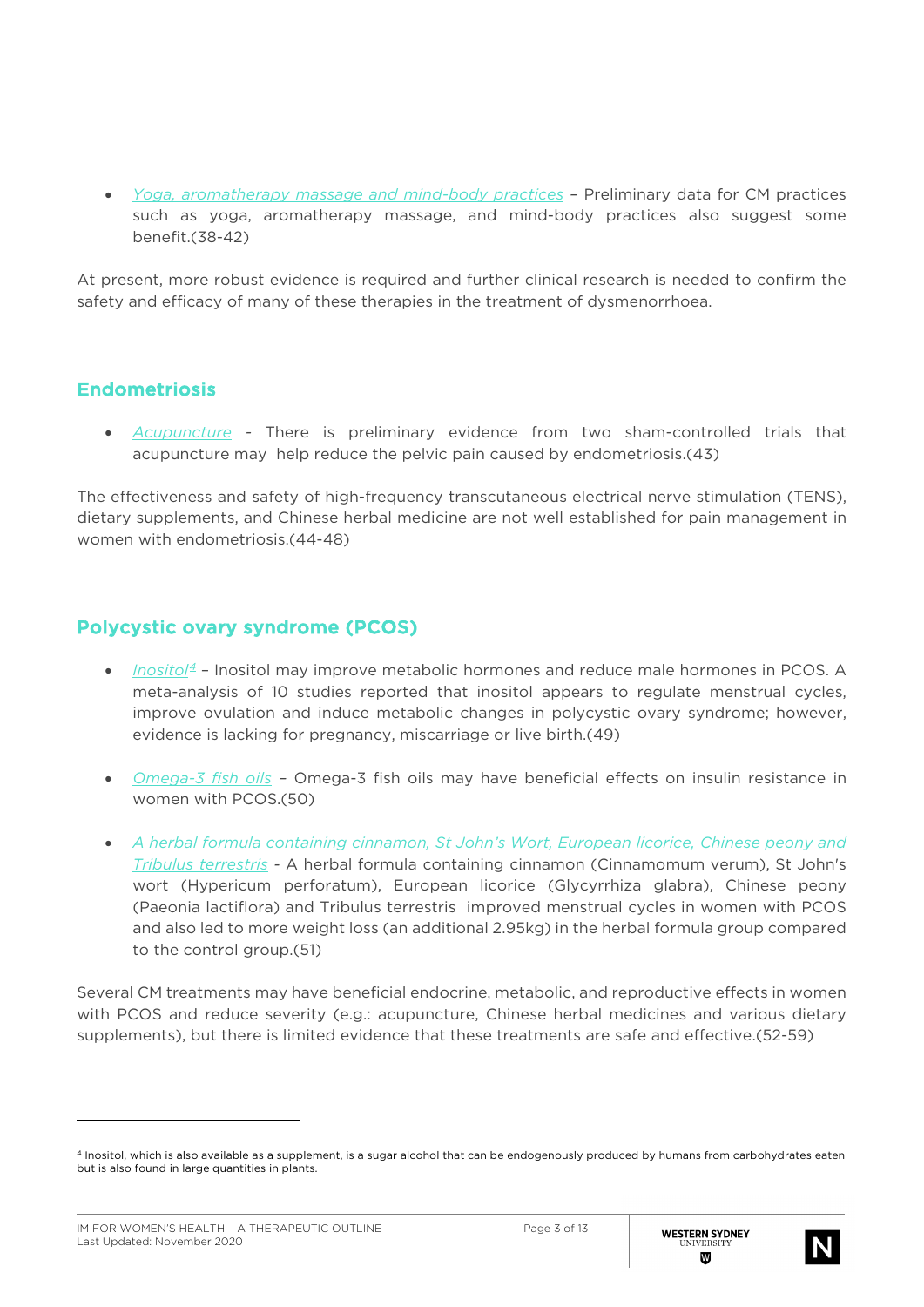### Gynaecologic oncology

- *Acupuncture, mindfulness, imagery and healing touch* While there is a lack of evidence proving efficacy of CM practices and their safety for patients with gynaecological cancer, there is some limited evidence of effectiveness for CM modalities such as acupuncture, mindfulness, imagery and healing touch for a variety of outcomes in gynaecologic oncology patients ranging from postoperative surgical pain, chemotherapy induced neutropenia, mood, QOL and immunity, particularly in the short term, but none can be fully recommended because of the paucity of rigorous trials.(60-64)
- *Acupuncture* A quasi-experimental study found limited evidence indicating that acupuncture may reduce cancer-related postoperative pain.(60)

### **Fertility**

There is some evidence of benefit from acupuncture and herbal medicine (both Western and Chinese herbal medicine) in improving fertility outcomes for women.(65-76)

- *Acupuncture given in the follicular period or in the implantation period increases clinical pregnancy rate* – While there is limited evidence of the effectiveness of acupuncture for improving fertility, timing of acupuncture appears to be important with acupuncture given in the follicular period or in the implantation period showing significant increases in clinical pregnancy rate (40%).(8)
- *Acupuncture used as an adjunct to embryo transfer during in vitro fertilization (IVF) improves pregnancy-related outcomes –* A meta-analysis examining the efficacy, effectiveness and safety of acupuncture as an adjunct to embryo transfer compared with controls to improve reproductive outcomes in women undergoing IVF was published in 2019. This meta-analysis found increased pregnancies, live births and reduced miscarriage when acupuncture was compared with no adjunctive control (reaching statistical significance), but not when acupuncture was compared to sham controls.(9) The authors concluded acupuncture may have a beneficial effect on clinical pregnancy rates when used in women who have had multiple previous IVF cycles, or where was a low baseline pregnancy rate, regardless of the comparator.(9)
- *Acupuncture used as an adjunct to IVF in women with PCOS* For women with PCOS, acupuncture as an adjunct to IVF may increase pregnancy rate and reduce the risk of ovarian hyperstimulation syndrome (meta-analysis of four studies); however, results should be interpreted cautiously because of the limited number of participants and uncertain risk of bias.(77) However, a large randomised controlled trial (RCT) (n=1000) comparing acupuncture, sham acupuncture, clomiphene and placebo did not find a difference between acupuncture and sham; live birth rate was higher in the clomiphene group.(78)

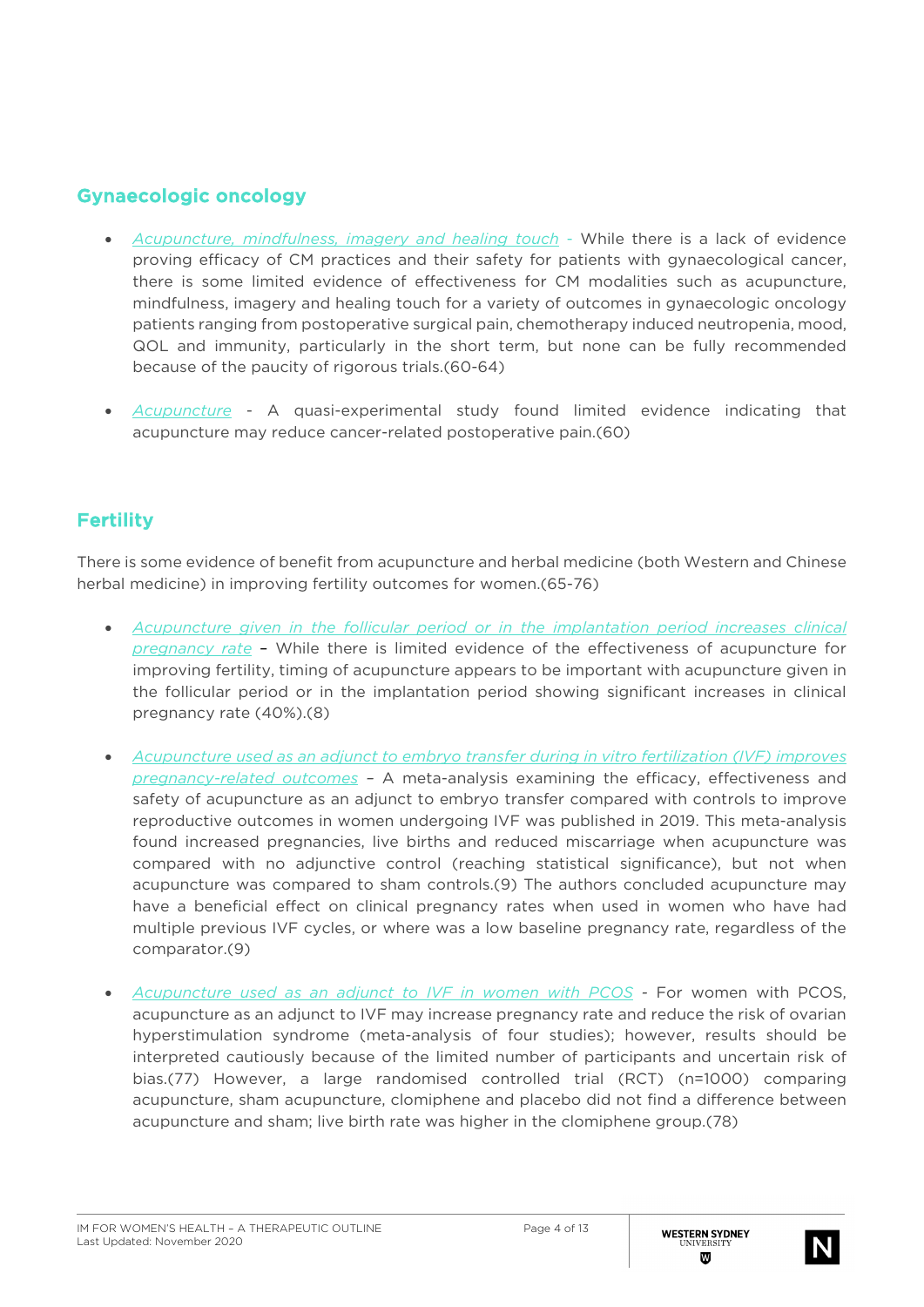- *Acupuncture, mind-body techniques, and yoga for fertility-related stress* There is limited evidence from single studies showing that acupuncture, mind-body techniques, and yoga may help in reducing infertility-related stress.(7, 79-83)
- *Acupuncture at time of embryo transfer reduces anxiety levels in women undergoing IVF –* There is some evidence that acupuncture at the time of embryo transfer reduces anxiety levels in women undergoing IVF. A RCT comparing adjunctive acupuncture treatment at the time of embryo transfer to embryo transfer alone found a statistically significant reduction in anxiety in women randomised to embryo transfer with adjunctive acupuncture when compared to women receiving embryo transfer only.(84)

### Menopause

While a large number of studies and systematic reviews on CM practices for menopausal symptoms have been published, there is limited evidence on the effects of herbals and other dietary supplements, such as black cohosh (*Actaea racemose*), as well as mind-body practices for menopausal symptoms.(85-91) And while some therapies appear risk free, they do not have any evidence testing their effects.

- *Mindfulness and meditation for menopausal symptoms -* Limited evidence indicates that mind-body practices such as hypnosis and mindfulness/meditation are beneficial for menopausal symptoms.(92-95)
- *Therapies that may be beneficial for vasomotor symptoms* While some CM therapies may be beneficial in alleviating vasomotor symptoms, such as S-equol derivatives of soy isoflavones and mindfulness-based stress reduction, additional rigorous studies of these therapies are warranted.(85-87, 92)
- *Acupuncture for hot flushes* There is limited evidence that acupuncture improves menopause symptoms such as hot flush frequency and severity,(96) but when compared to usual care or no additional treatment it appears to be effective.(97) It appears acupuncture is less effective than hormone therapy.(98)

#### Safety of black cohosh and phytoestrogens

Much of the research assessing the efficacy of black cohosh and phytoestrogen use for menopausal symptoms has been for short periods of time - typically six months or less – and as such the longterm safety effects have not been established.

Regarding black cohosh specifically, clinical trials using various black cohosh preparations to treat menopausal symptoms have shown that its use is associated with a low incidence of adverse effects. The most commonly reported side effects are gastrointestinal upset and rashes, both of which are mild and transient.(99) While liver failure has been reported a causal relationship has not been established.(100)

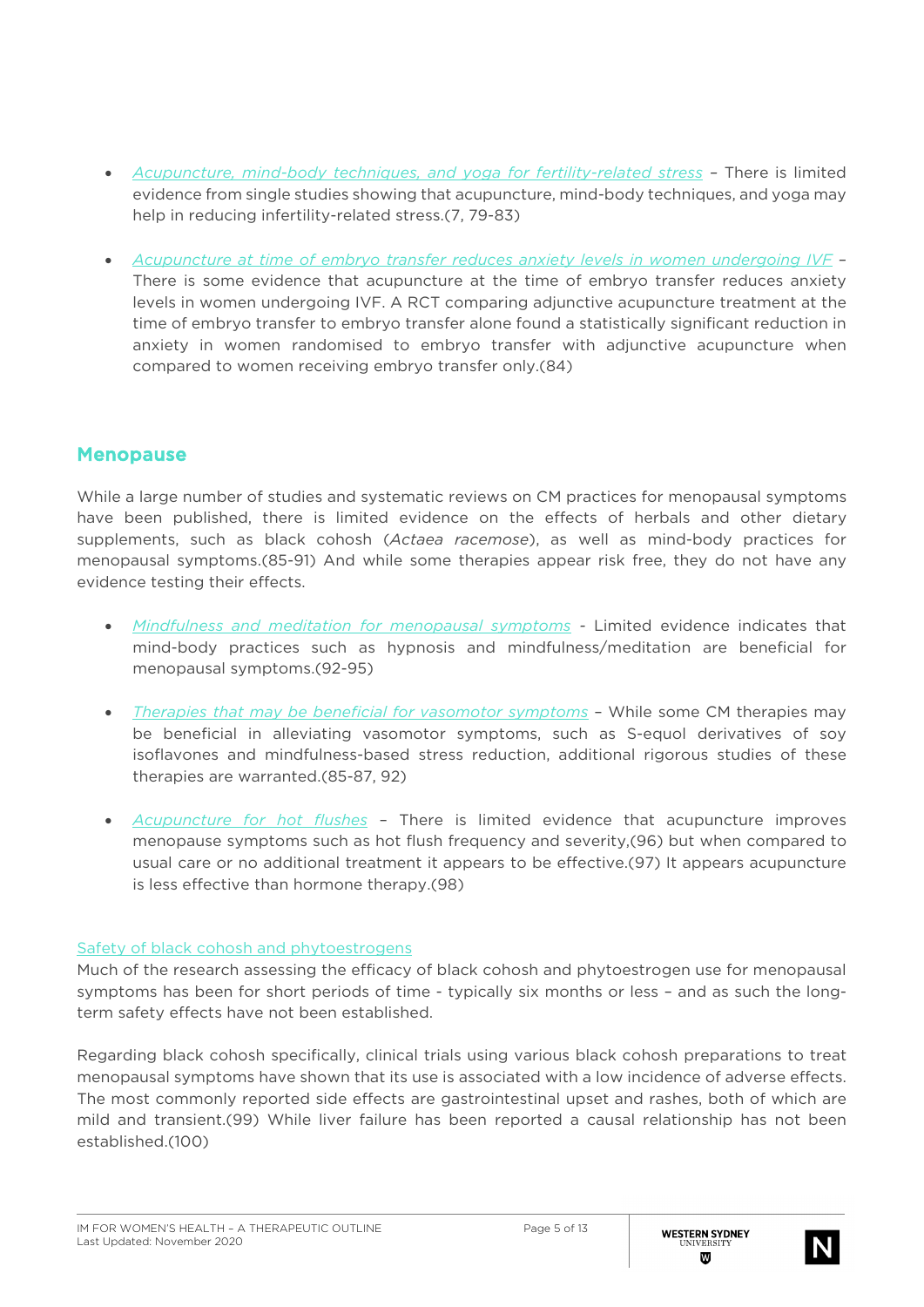#### **Pregnancy**

- *Ginger, B6 and acupressure/auricular acupuncture for nausea and vomiting in pregnancy -* While there is little high-quality and consistent evidence supporting any one intervention, limited evidence from reviews and meta-analyses have showed a benefit for use of ginger, vitamin B6, and acupressure/auricular acupuncture to treat nausea and vomiting in pregnancy.(101-110)
- *Acupuncture for pregnancy-related low back/ pelvic pain* Limited evidence from single studies suggests that acupuncture improves pregnancy-related low back/pelvic pain. Acupuncture is superior to physiotherapy, sham acupuncture or usual care for back pain in pregnant women; for pelvic pain experienced (in the same group), acupuncture is superior to exercise with evening pain, and superior to sham for function but not for pain overall.(111, 112)
- *Manual therapies for pregnancy-related back and pelvic pain* Evidence demonstrating that manual therapies (e.g., massage, chiropractic, and osteopathy) are effective in the treatment of back and pelvic pain in pregnant women is lacking.(112-114)
- *Mind-body therapies for anxiety* Mind-body therapies (including yoga) may assist with treating anxiety in pregnant women. A review by Jiang and colleagues on health effects of yoga on pregnancy, for instance, found those doing yoga consistently presented with lower levels of anxiety (p<0.001), noting that only three of the 10 RCTs included in the review assessed anxiety as an outcome.(115, 116)
- *Mind-body therapies for anxiety* Evidence demonstrating that cranberry can be used in women including pregnant women for the prevention of urinary tract infections is limited.(117)
- *Chinese herbal medicine (CHM), nutraceutical and acupuncture for adjunctive treatment of perinatal depression* – The evidence is inconclusive to allow any recommendations for depression‐specific treatments. However, use of certain CMs (e.g., CHM, nutraceuticals, and acupuncture) with routine therapies may augment treatment for perinatal depression.(118- 120)

### Labour and birth

- *Acupuncture does not reduce caesarean section rates but does improve cervical maturity*  There is no clear benefit from acupuncture or acupressure in reducing caesarean section rates, however, there is limited evidence from single trials that acupuncture improves cervical maturity.(121)
- *Electroacupuncture may reduce rates of caesarean section and increase the rate of instrumental vaginal births –* There is no clear evidence for a difference between groups for acupuncture vs sham or usual care in induction of labour. However, subgroup analysis

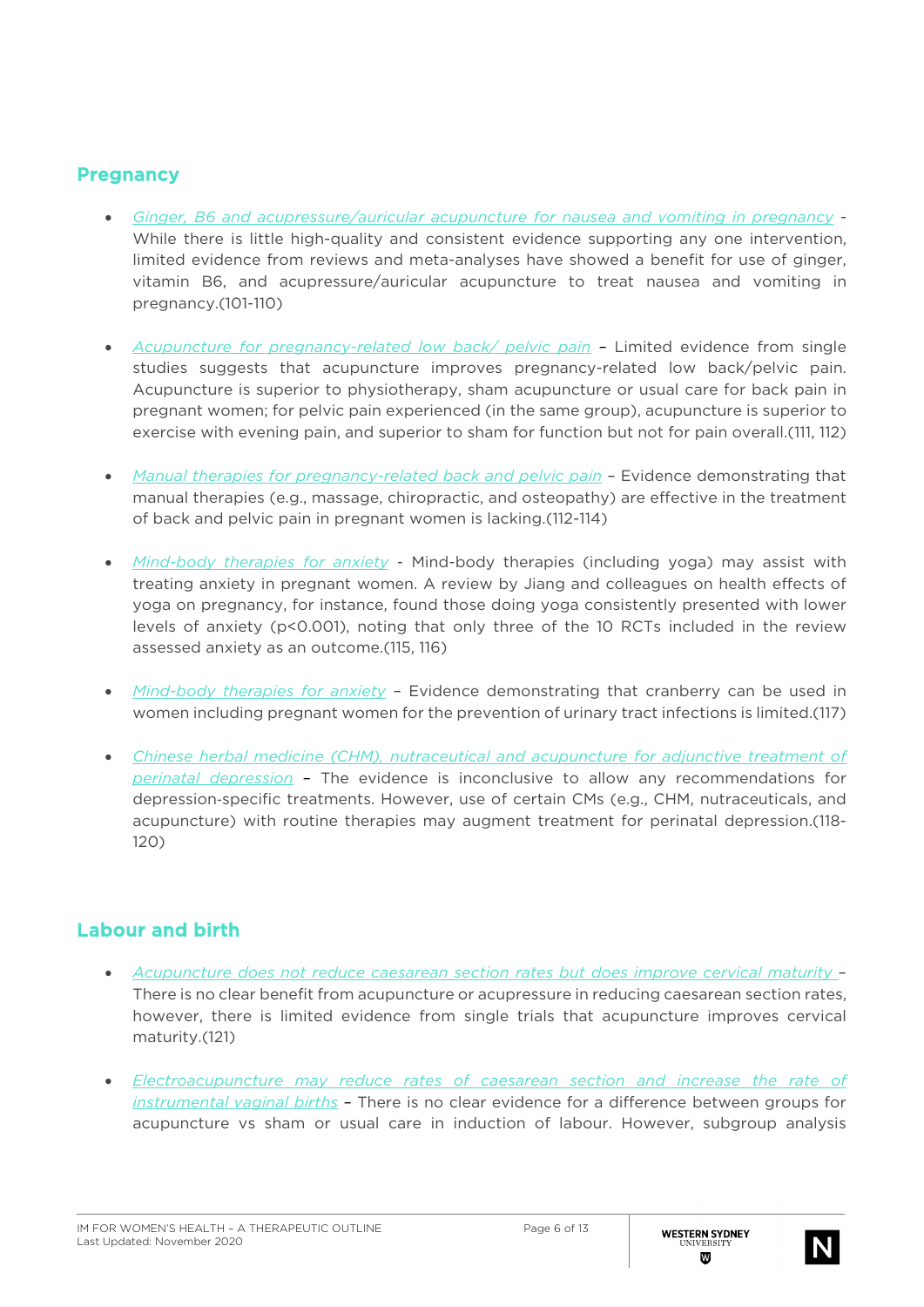suggests that electroacupuncture may reduce the rate of caesarean section and increase the rate of instrumental vaginal birth.(121)

- *Acupuncture for labour pain and pain during delivery* A Cochrane review found limited benefit that acupuncture may be effective in the management of labour pain as well as reducing pain intensity, use of analgesia, and rate of instrumental delivery when compared to no intervention. However, lack of high-quality trials suggest there remains insufficient evidence of a consistent treatment effect from acupuncture.(122)
- *Antenatal education incorporating evidence-based CM techniques combined with standard care reduced epidural use and caesarean section* – An RCT completed in Australia providing women with low-risk pregnancies with either a two-day antenatal education program incorporating evidence-based CM techniques<sup>[5](#page-6-0)</sup> combined with standard care or standard care alone found that the intervention significantly reduced epidural use and caesarian section.(123)

# References

- 1. Fisher C, Adams J, Hickman L, Sibbritt D. The use of complementary and alternative medicine by 7427 Australian women with cyclic perimenstrual pain and discomfort: a cross-sectional study. BMC complementary and alternative medicine. 2016;16:129.
- 2. Huebner J, Muenstedt K, Prott FJ, Stoll C, Micke O, Buentzel J, et al. Online survey of patients with breast cancer on complementary and alternative medicine. Breast care (Basel, Switzerland). 2014;9(1):60-3.
- 3. Saghatchian M, Bihan C, Chenailler C, Mazouni C, Dauchy S, Delaloge S. Exploring frontiers: use of complementary and alternative medicine among patients with early-stage breast cancer. Breast (Edinburgh, Scotland). 2014;23(3):279-85.
- 4. Wanchai A, Armer JM, Stewart BR. Complementary and alternative medicine use among women with breast cancer: a systematic review. Clinical journal of oncology nursing. 2010;14(4):E45-55.
- 5. Chase DM, Gibson SJ, Sumner DA, Bea JW, Alberts DS. Appropriate use of complementary and alternative medicine approaches in gynecologic cancers. Current Treatment Options in Oncology. 2014;15(1):14-26.
- 6. Rayner JA, McLachlan HL, Forster DA, Cramer R. Australian women's use of complementary and alternative medicines to enhance fertility: exploring the experiences of women and practitioners. BMC complementary and alternative medicine. 2009;9:52.
- 7. Smith CA, Ussher JM, Perz J, Carmady B, de Lacey S. The effect of acupuncture on psychosocial outcomes for women experiencing infertility: a pilot randomized controlled trial. Journal of alternative and complementary medicine (New York, NY). 2011;17(10):923-30.
- 8. Shen C, Wu M, Shu D, Zhao X, Gao Y. The role of acupuncture in in vitro fertilization: a systematic review and meta-analysis. Gynecologic and obstetric investigation. 2015;79(1):1-12.
- 9. Smith CA, Armour M, Shewamene Z, Tan HY, Norman RJ, Johnson NP. Acupuncture performed around the time of embryo transfer: a systematic review and meta-analysis. Reproductive biomedicine online. 2019.
- 10. Lunny CA, Fraser SN. The use of complementary and alternative medicines among a sample of Canadian menopausal-aged women. Journal of midwifery & women's health. 2010;55(4):335-43.
- 11. Peng W, Adams J, Sibbritt DW, Frawley JE. Critical review of complementary and alternative medicine use in menopause: focus on prevalence, motivation, decision-making, and communication. Menopause (New York, NY). 2014;21(5):536-48.
- 12. Adams J, Lui CW, Sibbritt D, Broom A, Wardle J, Homer C, et al. Women's use of complementary and alternative medicine during pregnancy: a critical review of the literature. Birth (Berkeley, Calif). 2009;36(3):237- 45.
- 13. Adams J, Sibbritt D, Lui CW. The use of complementary and alternative medicine during pregnancy: a longitudinal study of Australian women. Birth (Berkeley, Calif). 2011;38(3):200-6.



<span id="page-6-0"></span><sup>5</sup> The techniques included in the antenatal education program were acupressure, visualization and relaxation, breathing, massage, yoga and facilitated partner support.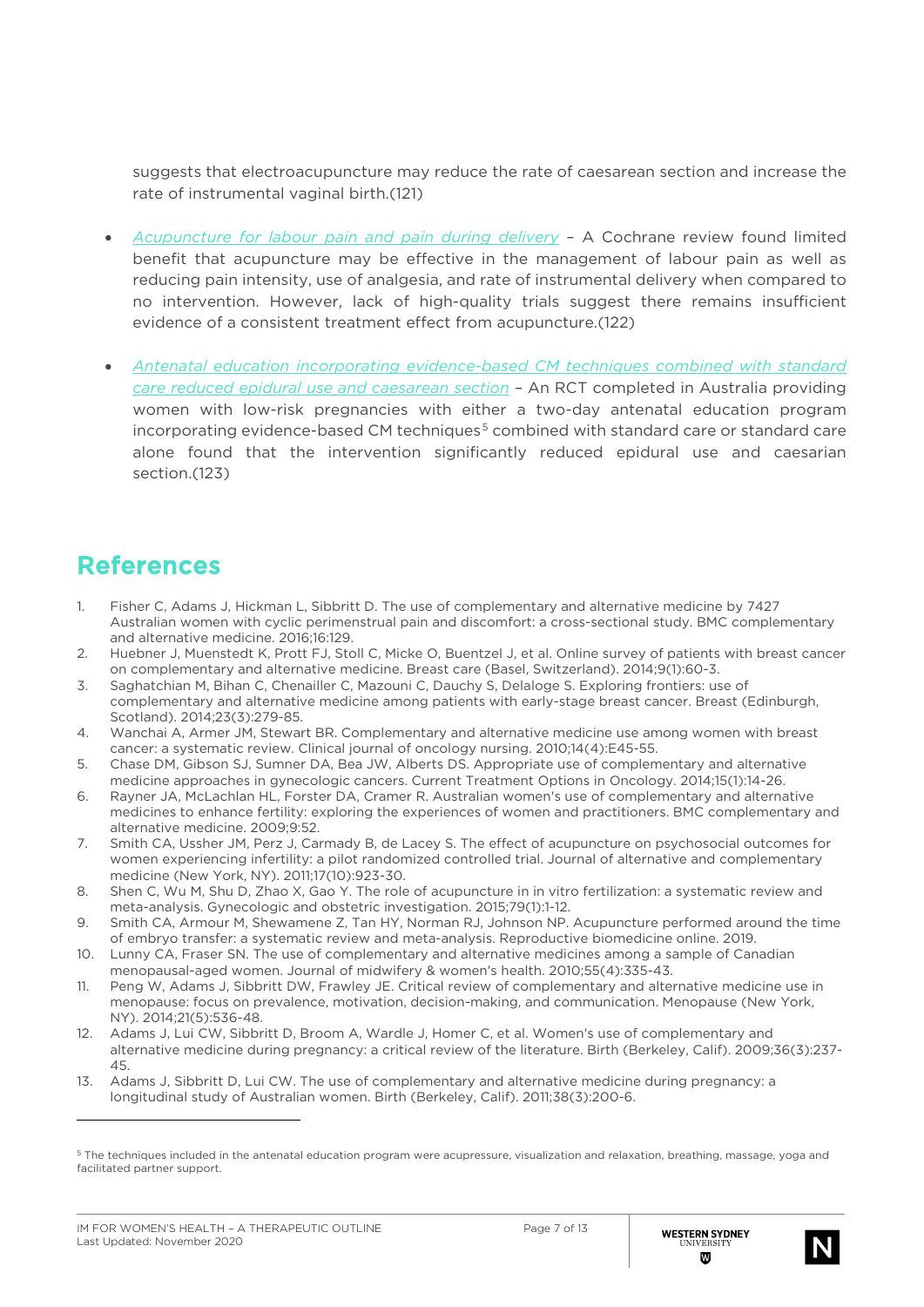- 14. Frawley J, Adams J, Sibbritt D, Steel A, Broom A, Gallois C. Prevalence and determinants of complementary and alternative medicine use during pregnancy: results from a nationally representative sample of Australian pregnant women. The Australian & New Zealand journal of obstetrics & gynaecology. 2013;53(4):347-52.
- 15. Hall HG, Griffiths DL, McKenna LG. The use of complementary and alternative medicine by pregnant women: a literature review. Midwifery. 2011;27(6):817-24.
- 16. Canning S, Waterman M, Dye L. Dietary supplements and herbal remedies for premenstrual syndrome (PMS): a systematic research review of the evidence for their efficacy. J Reprod Infant Psychol. 2006;24(4):363-78.
- 17. Jarvis CI, Lynch AM, Morin AK. Management strategies for premenstrual syndrome/premenstrual dysphoric disorder. The Annals of pharmacotherapy. 2008;42(7):967-78.
- 18. Whelan AM, Jurgens TM, Naylor H. Herbs, vitamins and minerals in the treatment of premenstrual syndrome: a systematic review. The Canadian journal of clinical pharmacology = Journal canadien de pharmacologie clinique. 2009;16(3):e407-29.
- 19. Jang SH, Kim DI, Choi MS. Effects and treatment methods of acupuncture and herbal medicine for premenstrual syndrome/premenstrual dysphoric disorder: systematic review. BMC complementary and alternative medicine. 2014;14:11.
- 20. Green LJ, O'Brien PMS, Panay N, Craig M (on behalf of the Royal College of Obstetricians and Gynaelcologists). Management of Premenstrual Syndrome: Green-top Guideline No. 48. BJOG : an international journal of obstetrics and gynaecology. 2017;124(3):e73-e105.
- 21. Cho SH, Kim J. Efficacy of acupuncture in management of premenstrual syndrome: a systematic review. Complementary therapies in medicine. 2010;18(2):104-11.
- 22. Kim SY, Park HJ, Lee H, Lee H. Acupuncture for premenstrual syndrome: a systematic review and meta-analysis of randomised controlled trials. BJOG : an international journal of obstetrics and gynaecology. 2011;118(8):899- 915.
- 23. Guo ZR, Ma LX. Acupuncture treatment for premenstrual syndrome. Medical Acupuncture. 2013;25(3):200-4.
- 24. Ernst E, Posadzki P, Lee MS. Reflexology: an update of a systematic review of randomised clinical trials. Maturitas. 2011;68(2):116-20.
- 25. Stephenson NL, Dalton JA. Using reflexology for pain management. A review. Journal of holistic nursing : official journal of the American Holistic Nurses' Association. 2003;21(2):179-91.
- 26. Jang HS, Lee MS. Effects of qi therapy (external qigong ) on premenstrual syndrome: a randomized placebocontrolled study. Journal of alternative and complementary medicine (New York, NY). 2004;10(3):456-62.
- 27. Lee MS, Pittler MH, Ernst E. External qigong for pain conditions: a systematic review of randomized clinical trials. The journal of pain : official journal of the American Pain Society. 2007;8(11):827-31.
- 28. Girman A, Lee R, Kligler B. An integrative medicine approach to premenstrual syndrome. American journal of obstetrics and gynecology. 2003;188(5 Suppl):S56-65.
- 29. Pattanittum P, Kunyanone N, Brown J, Sangkomkamhang US, Barnes J, Seyfoddin V, et al. Dietary supplements for dysmenorrhoea. The Cochrane database of systematic reviews. 2016;3:Cd002124.
- 30. Rahnama P, Montazeri A, Huseini HF, Kianbakht S, Naseri M. Effect of Zingiber officinale R. rhizomes (ginger) on pain relief in primary dysmenorrhea: a placebo randomized trial. BMC complementary and alternative medicine. 2012;12:92.
- 31. Daily JW, Zhang X, Kim DS, Park S. Efficacy of Ginger for Alleviating the Symptoms of Primary Dysmenorrhea: A Systematic Review and Meta-analysis of Randomized Clinical Trials. Pain medicine (Malden, Mass). 2015;16(12):2243-55.
- 32. Jenabi E. The effect of ginger for relieving of primary dysmenorrhoea. JPMA The Journal of the Pakistan Medical Association. 2013;63(1):8-10.
- 33. Ozgoli G, Goli M, Moattar F. Comparison of effects of ginger, mefenamic acid, and ibuprofen on pain in women with primary dysmenorrhea. Journal of alternative and complementary medicine (New York, NY). 2009;15(2):129-32.
- 34. Armour M, Dahlen HG, Zhu X, Farquhar C, Smith CA. The role of treatment timing and mode of stimulation in the treatment of primary dysmenorrhea with acupuncture: An exploratory randomised controlled trial. PloS one. 2017;12(7):e0180177.
- 35. Armour M, Smith CA. Treating primary dysmenorrhoea with acupuncture: a narrative review of the relationship between acupuncture 'dose' and menstrual pain outcomes. Acupuncture in medicine : journal of the British Medical Acupuncture Society. 2016;34(6):416-24.
- 36. Smith CA, Zhu X, He L, Song J. Acupuncture for primary dysmenorrhoea. The Cochrane database of systematic reviews. 2011(1):Cd007854.
- 37. Smith CA, Armour M, Zhu X, Li X, Lu ZY, Song J. Acupuncture for dysmenorrhoea. The Cochrane database of systematic reviews. 2016;4:Cd007854.
- 38. Rakhshaee Z. Effect of three yoga poses (cobra, cat and fish poses) in women with primary dysmenorrhea: a randomized clinical trial. Journal of pediatric and adolescent gynecology. 2011;24(4):192-6.
- 39. Yang NY, Kim SD. Effects of a Yoga Program on Menstrual Cramps and Menstrual Distress in Undergraduate Students with Primary Dysmenorrhea: A Single-Blind, Randomized Controlled Trial. Journal of alternative and complementary medicine (New York, NY). 2016;22(9):732-8.

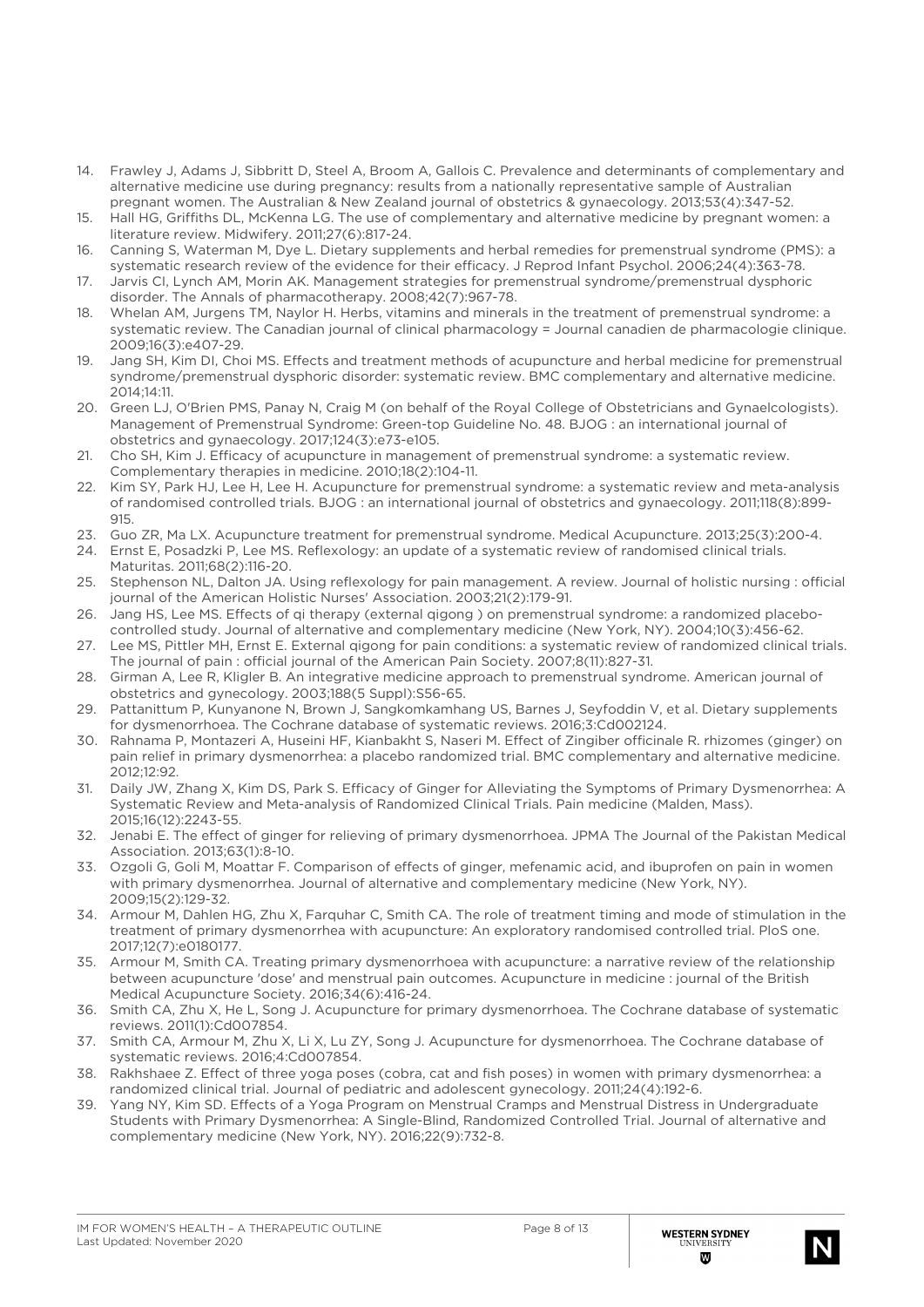- 40. Kim YJ, Lee MS, Yang YS, Hur MH. Self-aromatherapy massage of the abdomen for the reduction of menstrual pain and anxiety during menstruation in nurses: A placebo-controlled clinical trial. Eur J Integrative Med. 2011;3(3):e165-8.
- 41. Ou MC, Hsu TF, Lai AC, Lin YT, Lin CC. Pain relief assessment by aromatic essential oil massage on outpatients with primary dysmenorrhea: a randomized, double-blind clinical trial. The journal of obstetrics and gynaecology research. 2012;38(5):817-22.
- 42. Paiva S, Carneiro MM. Complementary and Alternative Medicine in the Treatment of Chronic Pelvic Pain in Women: What Is the Evidence? ISRN Pain. 2013;2013:469575.
- 43. Lund I, Lundeberg T. Is acupuncture effective in the treatment of pain in endometriosis? Journal of pain research. 2016;9:157-65.
- 44. Sesti F, Pietropolli A, Capozzolo T, Broccoli P, Pierangeli S, Bollea MR, et al. Hormonal suppression treatment or dietary therapy versus placebo in the control of painful symptoms after conservative surgery for endometriosis stage III-IV. A randomized comparative trial. Fertility and sterility. 2007;88(6):1541-7.
- 45. Sesti F, Capozzolo T, Pietropolli A, Marziali M, Bollea MR, Piccione E. Recurrence rate of endometrioma after laparoscopic cystectomy: a comparative randomized trial between post-operative hormonal suppression treatment or dietary therapy vs. placebo. European journal of obstetrics, gynecology, and reproductive biology. 2009;147(1):72-7.
- 46. Flower A, Liu JP, Lewith G, Little P, Li Q. Chinese herbal medicine for endometriosis. The Cochrane database of systematic reviews. 2012(5):Cd006568.
- 47. Zhu X, Proctor M, Bensoussan A, Wu E, Smith CA. Chinese herbal medicine for primary dysmenorrhoea. The Cochrane database of systematic reviews. 2008(2):Cd005288.
- 48. Proctor ML, Smith CA, Farquhar CM, Stones RW. Transcutaneous electrical nerve stimulation and acupuncture for primary dysmenorrhoea. The Cochrane database of systematic reviews. 2002(1):Cd002123.
- 49. Pundir J, Psaroudakis D, Savnur P, Bhide P, Sabatini L, Teede H, et al. Inositol treatment of anovulation in women with polycystic ovary syndrome: a meta-analysis of randomised trials. BJOG : an international journal of obstetrics and gynaecology. 2018;125(3):299-308.
- 50. Sadeghi A, Djafarian K, Mohammadi H, Shab-Bidar S. Effect of omega-3 fatty acids supplementation on insulin resistance in women with polycystic ovary syndrome: Meta-analysis of randomized controlled trials. Diabetes & metabolic syndrome. 2017;11(2):157-62.
- 51. Arentz S, Smith CA, Abbott J, Fahey P, Cheema BS, Bensoussan A. Combined Lifestyle and Herbal Medicine in Overweight Women with Polycystic Ovary Syndrome (PCOS): A Randomized Controlled Trial. Phytotherapy research : PTR. 2017;31(9):1330-40.
- 52. Raja-Khan N, Stener-Victorin E, Wu X, Legro RS. The physiological basis of complementary and alternative medicines for polycystic ovary syndrome. American journal of physiology Endocrinology and metabolism. 2011;301(1):E1-e10.
- 53. Lim CE, Wong WS. Current evidence of acupuncture on polycystic ovarian syndrome. Gynecological endocrinology : the official journal of the International Society of Gynecological Endocrinology. 2010;26(6):473- 8.
- 54. Johansson J, Stener-Victorin E. Polycystic ovary syndrome: effect and mechanisms of acupuncture for ovulation induction. Evidence-based complementary and alternative medicine : eCAM. 2013;2013:762615.
- 55. Jedel E, Labrie F, Oden A, Holm G, Nilsson L, Janson PO, et al. Impact of electro-acupuncture and physical exercise on hyperandrogenism and oligo/amenorrhea in women with polycystic ovary syndrome: a randomized controlled trial. American journal of physiology Endocrinology and metabolism. 2011;300(1):E37-45.
- 56. Zhang J, Li T, Zhou L, Tang L, Xu L, Wu T, et al. Chinese herbal medicine for subfertile women with polycystic ovarian syndrome. The Cochrane database of systematic reviews. 2010(9):Cd007535.
- 57. Zhou K, Zhang J, Xu L, Wu T, Lim CE. Chinese herbal medicine for subfertile women with polycystic ovarian syndrome. The Cochrane database of systematic reviews. 2016;10:Cd007535.
- 58. Arentz S, Abbott JA, Smith CA, Bensoussan A. Herbal medicine for the management of polycystic ovary syndrome (PCOS) and associated oligo/amenorrhoea and hyperandrogenism; a review of the laboratory evidence for effects with corroborative clinical findings. BMC complementary and alternative medicine. 2014;14:511.
- 59. Kort DH, Lobo RA. Preliminary evidence that cinnamon improves menstrual cyclicity in women with polycystic ovary syndrome: a randomized controlled trial. American journal of obstetrics and gynecology. 2014;211(5):487.e1-6.
- 60. Gavronsky S, Koeniger-Donohue R, Steller J, Hawkins JW. Postoperative pain: acupuncture versus percutaneous electrical nerve stimulation. Pain management nursing : official journal of the American Society of Pain Management Nurses. 2012;13(3):150-6.
- 61. Lu W, Matulonis UA, Doherty-Gilman A, Lee H, Dean-Clower E, Rosulek A, et al. Acupuncture for chemotherapyinduced neutropenia in patients with gynecologic malignancies: a pilot randomized, sham-controlled clinical trial. Journal of alternative and complementary medicine (New York, NY). 2009;15(7):745-53.
- 62. Musial F, Bussing A, Heusser P, Choi KE, Ostermann T. Mindfulness-based stress reduction for integrative cancer care: a summary of evidence. Forschende Komplementarmedizin (2006). 2011;18(4):192-202.

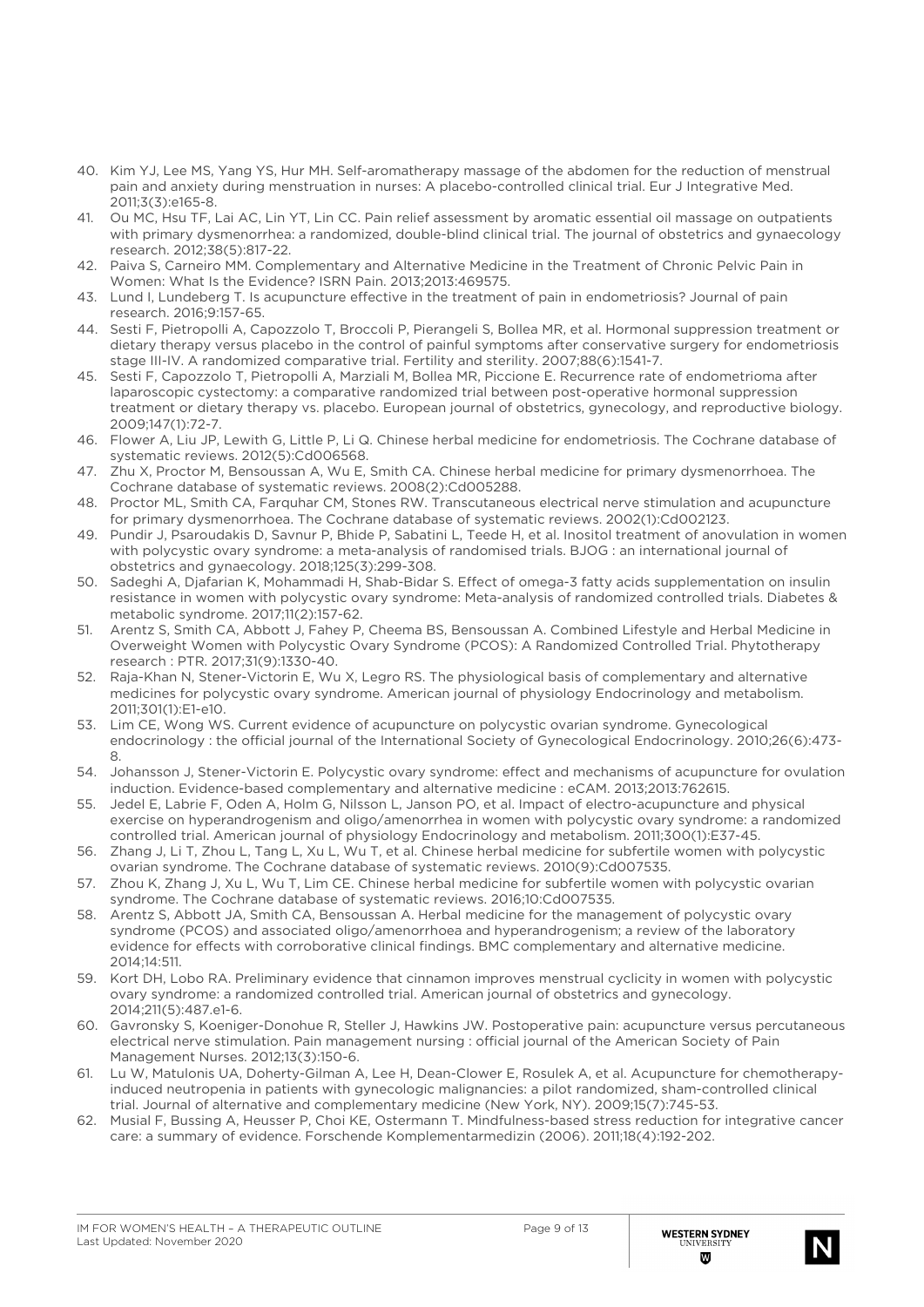- 63. Leon-Pizarro C, Gich I, Barthe E, Rovirosa A, Farrus B, Casas F, et al. A randomized trial of the effect of training in relaxation and guided imagery techniques in improving psychological and quality-of-life indices for gynecologic and breast brachytherapy patients. Psycho-oncology. 2007;16(11):971-9.
- 64. Lutgendorf SK, Mullen-Houser E, Russell D, Degeest K, Jacobson G, Hart L, et al. Preservation of immune function in cervical cancer patients during chemoradiation using a novel integrative approach. Brain, behavior, and immunity. 2010;24(8):1231-40.
- 65. Gerhard I, Postneek F. Auricular acupuncture in the treatment of female infertility. Gynecological endocrinology : the official journal of the International Society of Gynecological Endocrinology. 1992;6(3):171-81.
- 66. Stener-Victorin E, Waldenstrom U, Tagnfors U, Lundeberg T, Lindstedt G, Janson PO. Effects of electroacupuncture on anovulation in women with polycystic ovary syndrome. Acta obstetricia et gynecologica Scandinavica. 2000;79(3):180-8.
- 67. Zheng CH, Huang GY, Zhang MM, Wang W. Effects of acupuncture on pregnancy rates in women undergoing in vitro fertilization: a systematic review and meta-analysis. Fertility and sterility. 2012;97(3):599-611.
- 68. Kang HS, Jeong D, Kim DI, Lee MS. The use of acupuncture for managing gynaecologic conditions: An overview of systematic reviews. Maturitas. 2011;68(4):346-54.
- 69. Ried K, Stuart K. Efficacy of Traditional Chinese Herbal Medicine in the management of female infertility: a systematic review. Complementary therapies in medicine. 2011;19(6):319-31.
- 70. Ried K. Chinese herbal medicine for female infertility: an updated meta-analysis. Complementary therapies in medicine. 2015;23(1):116-28.
- 71. See CJ, McCulloch M, Smikle C, Gao J. Chinese herbal medicine and clomiphene citrate for anovulation: a metaanalysis of randomized controlled trials. Journal of alternative and complementary medicine (New York, NY). 2011;17(5):397-405.
- 72. Shahin AY, Ismail AM, Zahran KM, Makhlouf AM. Adding phytoestrogens to clomiphene induction in unexplained infertility patients--a randomized trial. Reproductive biomedicine online. 2008;16(4):580-8.
- 73. Shahin AY, Ismail AM, Shaaban OM. Supplementation of clomiphene citrate cycles with Cimicifuga racemosa or ethinyl oestradiol--a randomized trial. Reproductive biomedicine online. 2009;19(4):501-7.
- 74. Unfer V, Casini ML, Gerli S, Costabile L, Mignosa M, Di Renzo GC. Phytoestrogens may improve the pregnancy rate in in vitro fertilization-embryo transfer cycles: a prospective, controlled, randomized trial. Fertility and sterility. 2004;82(6):1509-13.
- 75. Westphal LM, Polan ML, Trant AS. Double-blind, placebo-controlled study of Fertilityblend: a nutritional supplement for improving fertility in women. Clinical and experimental obstetrics & gynecology. 2006;33(4):205-8.
- 76. Cheong YC, Hung Yu Ng E, Ledger WL. Acupuncture and assisted conception. The Cochrane database of systematic reviews. 2008(4):Cd006920.
- 77. Jo J, Lee YJ. Effectiveness of acupuncture in women with polycystic ovarian syndrome undergoing in vitro fertilisation or intracytoplasmic sperm injection: a systematic review and meta-analysis. Acupuncture in medicine : journal of the British Medical Acupuncture Society. 2017;35(3):162-70.
- 78. Wu XK, Stener-Victorin E, Kuang HY, Ma HL, Gao JS, Xie LZ, et al. Effect of Acupuncture and Clomiphene in Chinese Women With Polycystic Ovary Syndrome: A Randomized Clinical Trial. Jama. 2017;317(24):2502-14.
- 79. Domar AD, Rooney KL, Wiegand B, Orav EJ, Alper MM, Berger BM, et al. Impact of a group mind/body intervention on pregnancy rates in IVF patients. Fertility and sterility. 2011;95(7):2269-73.
- 80. Domar AD, Meshay I, Kelliher J, Alper M, Powers RD. The impact of acupuncture on in vitro fertilization outcome. Fertility and sterility. 2009;91(3):723-6.
- 81. Galhardo A, Cunha M, Pinto-Gouveia J. Mindfulness-Based Program for Infertility: efficacy study. Fertility and sterility. 2013;100(4):1059-67.
- 82. Chan CH, Chan CL, Ng SM, Ng EH, Ho PC. Body-mind-spirit intervention for IVF women. Journal of assisted reproduction and genetics. 2005;22(11-12):419-27.
- 83. Valoriani V, Lotti F, Vanni C, Noci MC, Fontanarosa N, Ferrari G, et al. Hatha-yoga as a psychological adjuvant for women undergoing IVF: a pilot study. European journal of obstetrics, gynecology, and reproductive biology. 2014;176:158-62.
- 84. Smith CA, de Lacey S, Chapman M, Ratcliffe J, Norman RJ, Johnson NP, et al. The effects of acupuncture on the secondary outcomes of anxiety and quality of life for women undergoing IVF: A randomized controlled trial. Acta obstetricia et gynecologica Scandinavica. 2018.
- 85. Chen MN, Lin CC, Liu CF. Efficacy of phytoestrogens for menopausal symptoms: a meta-analysis and systematic review. Climacteric : the journal of the International Menopause Society. 2015;18(2):260-9.
- 86. Thomas AJ, Ismail R, Taylor-Swanson L, Cray L, Schnall JG, Mitchell ES, et al. Effects of isoflavones and amino acid therapies for hot flashes and co-occurring symptoms during the menopausal transition and early postmenopause: a systematic review. Maturitas. 2014;78(4):263-76.
- 87. Lethaby A, Marjoribanks J, Kronenberg F, Roberts H, Eden J, Brown J. Phytoestrogens for menopausal vasomotor symptoms. The Cochrane database of systematic reviews. 2013(12):Cd001395.
- 88. Eden JA. Phytoestrogens for menopausal symptoms: a review. Maturitas. 2012;72(2):157-9.
- 89. Borrelli F, Ernst E. Black cohosh (Cimicifuga racemosa) for menopausal symptoms: a systematic review of its efficacy. Pharmacological research. 2008;58(1):8-14.

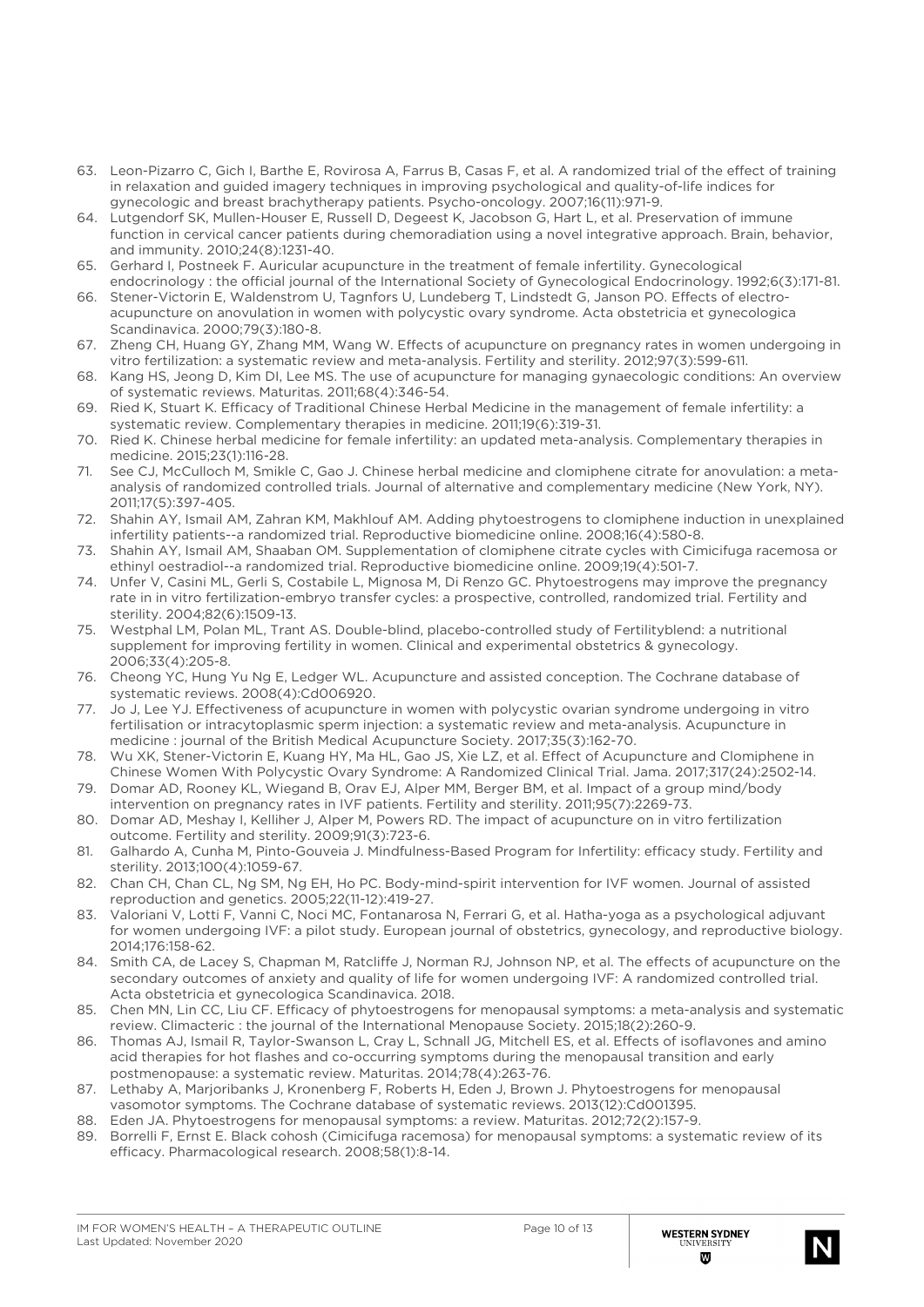- 90. Leach MJ, Moore V. Black cohosh (Cimicifuga spp.) for menopausal symptoms. The Cochrane database of systematic reviews. 2012(9):Cd007244.
- 91. Shams T, Setia MS, Hemmings R, McCusker J, Sewitch M, Ciampi A. Efficacy of black cohosh-containing preparations on menopausal symptoms: a meta-analysis. Alternative therapies in health and medicine. 2010;16(1):36-44.
- 92. Innes KE, Selfe TK, Vishnu A. Mind-body therapies for menopausal symptoms: a systematic review. Maturitas. 2010;66(2):135-49.
- 93. Elkins GR, Fisher WI, Johnson AK, Carpenter JS, Keith TZ. Clinical hypnosis in the treatment of postmenopausal hot flashes: a randomized controlled trial. Menopause (New York, NY). 2013;20(3):291-8.
- 94. Elkins G, Marcus J, Stearns V, Perfect M, Rajab MH, Ruud C, et al. Randomized trial of a hypnosis intervention for treatment of hot flashes among breast cancer survivors. Journal of clinical oncology : official journal of the American Society of Clinical Oncology. 2008;26(31):5022-6.
- 95. Carmody JF, Crawford S, Salmoirago-Blotcher E, Leung K, Churchill L, Olendzki N. Mindfulness training for coping with hot flashes: results of a randomized trial. Menopause (New York, NY). 2011;18(6):611-20.
- 96. Ee C, Xue C, Chondros P, Myers SP, French SD, Teede H, et al. Acupuncture for Menopausal Hot Flashes: A Randomized Trial. Annals of internal medicine. 2016;164(3):146-54.
- 97. Ee C, French SD, Xue CC, Pirotta M, Teede H. Acupuncture for menopausal hot flashes: clinical evidence update and its relevance to decision making. Menopause (New York, NY). 2017;24(8):980-7.
- 98. Dodin S, Blanchet C, Marc I, Ernst E, Wu T, Vaillancourt C, et al. Acupuncture for menopausal hot flushes. The Cochrane database of systematic reviews. 2013(7):Cd007410.
- 99. Borrelli F, Ernst E. Black cohosh (Cimicifuga racemosa): a systematic review of adverse events. American journal of obstetrics and gynecology. 2008;199(5):455-66.
- 100. Betz JM, Anderson L, Avigan MI, Barnes J, Farnsworth NR, Gerdén B, et al. Black Cohosh: Considerations of Safety and Benefit. Nutrition Today. 2009;44(4):155-62.
- 101. Jewell D, Young G. Interventions for nausea and vomiting in early pregnancy. The Cochrane database of systematic reviews. 2003(4):Cd000145.
- 102. Helmreich RJ, Shiao SY, Dune LS. Meta-analysis of acustimulation effects on nausea and vomiting in pregnant women. Explore (New York, NY). 2006;2(5):412-21.
- 103. Matthews A, Haas DM, O'Mathuna DP, Dowswell T. Interventions for nausea and vomiting in early pregnancy. The Cochrane database of systematic reviews. 2015(9):Cd007575.
- 104. Boelig RC, Barton SJ, Saccone G, Kelly AJ, Edwards SJ, Berghella V. Interventions for treating hyperemesis gravidarum. The Cochrane database of systematic reviews. 2016(5):Cd010607.
- 105. Borrelli F, Capasso R, Aviello G, Pittler MH, Izzo AA. Effectiveness and safety of ginger in the treatment of pregnancy-induced nausea and vomiting. Obstetrics and gynecology. 2005;105(4):849-56.
- 106. Dante G, Pedrielli G, Annessi E, Facchinetti F. Herb remedies during pregnancy: a systematic review of controlled clinical trials. The journal of maternal-fetal & neonatal medicine : the official journal of the European Association of Perinatal Medicine, the Federation of Asia and Oceania Perinatal Societies, the International Society of Perinatal Obstet. 2013;26(3):306-12.
- 107. Ding M, Leach M, Bradley H. The effectiveness and safety of ginger for pregnancy-induced nausea and vomiting: a systematic review. Women and birth : journal of the Australian College of Midwives. 2013;26(1):e26-30.
- 108. Festin M. Nausea and vomiting in early pregnancy. BMJ clinical evidence. 2014;2014.
- 109. Thomson M, Corbin R, Leung L. Effects of ginger for nausea and vomiting in early pregnancy: a meta-analysis. Journal of the American Board of Family Medicine : JABFM. 2014;27(1):115-22.
- 110. Viljoen E, Visser J, Koen N, Musekiwa A. A systematic review and meta-analysis of the effect and safety of ginger in the treatment of pregnancy-associated nausea and vomiting. Nutrition journal. 2014;13:20.
- 111. Close C, Sinclair M, Liddle SD, Madden E, McCullough JE, Hughes C. A systematic review investigating the effectiveness of Complementary and Alternative Medicine (CAM) for the management of low back and/or pelvic pain (LBPP) in pregnancy. Journal of advanced nursing. 2014;70(8):1702-16.
- 112. Liddle SD, Pennick V. Interventions for preventing and treating low-back and pelvic pain during pregnancy. The Cochrane database of systematic reviews. 2015(9):Cd001139.
- 113. Hall HG, Beattie J, Lau R, East C, Anne Biro M. Mindfulness and perinatal mental health: A systematic review. Women and birth : journal of the Australian College of Midwives. 2016;29(1):62-71.
- 114. Stuber KJ, Smith DL. Chiropractic treatment of pregnancy-related low back pain: a systematic review of the evidence. Journal of manipulative and physiological therapeutics. 2008;31(6):447-54.
- 115. Jiang Q, Wu Z, Zhou L, Dunlop J, Chen P. Effects of yoga intervention during pregnancy: a review for current status. American journal of perinatology. 2015;32(6):503-14.
- 116. Marc I, Toureche N, Ernst E, Hodnett ED, Blanchet C, Dodin S, et al. Mind-body interventions during pregnancy for preventing or treating women's anxiety. The Cochrane database of systematic reviews. 2011(7):Cd007559.
- 117. Wang CH, Fang CC, Chen NC, Liu SS, Yu PH, Wu TY, et al. Cranberry-containing products for prevention of urinary tract infections in susceptible populations: a systematic review and meta-analysis of randomized controlled trials. Archives of internal medicine. 2012;172(13):988-96.
- 118. Deligiannidis KM, Freeman MP. Complementary and alternative medicine therapies for perinatal depression. Best practice & research Clinical obstetrics & gynaecology. 2014;28(1):85-95.

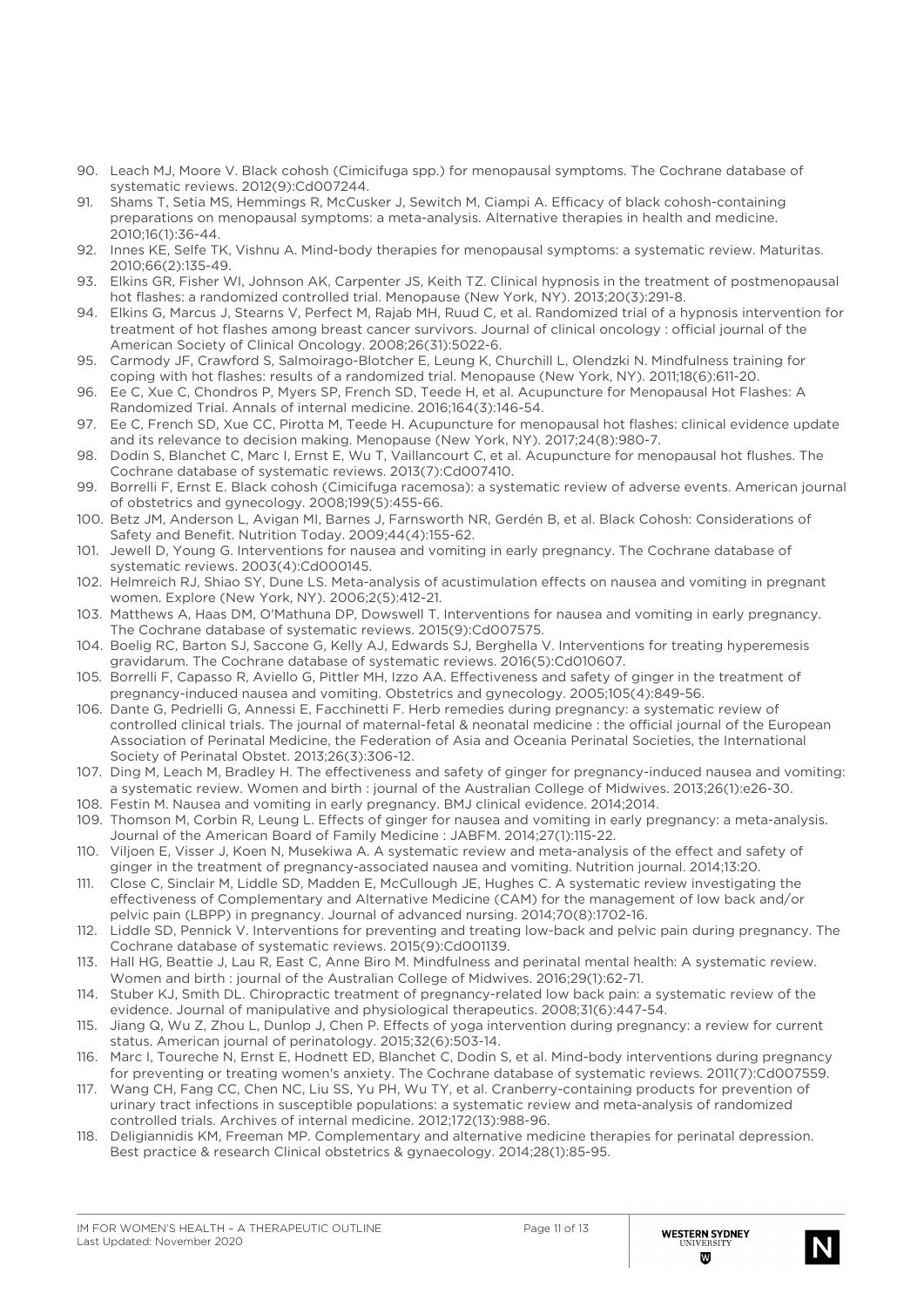- 119. Dennis CL, Dowswell T. Interventions (other than pharmacological, psychosocial or psychological) for treating antenatal depression. The Cochrane database of systematic reviews. 2013(7):Cd006795.
- 120. Li Y, Chen Z, Yu N, Yao K, Che Y, Xi Y, et al. Chinese herbal medicine for postpartum depression: A systematic review of randomized controlled trials. Evidence-based complementary and alternative medicine : eCAM. 2016;2016(5284234).
- 121. Smith CA, Armour M, Dahlen HG. Acupuncture or acupressure for induction of labour. The Cochrane database of systematic reviews. 2017;10:Cd002962.
- 122. Smith CA, Collins CT, Crowther CA, Levett KM. Acupuncture or acupressure for pain management in labour. The Cochrane database of systematic reviews. 2011(7):Cd009232.
- 123. Levett KM, Smith CA, Bensoussan A, Dahlen HG. Complementary therapies for labour and birth study: a randomised controlled trial of antenatal integrative medicine for pain management in labour. BMJ open. 2016;6(7):e010691.